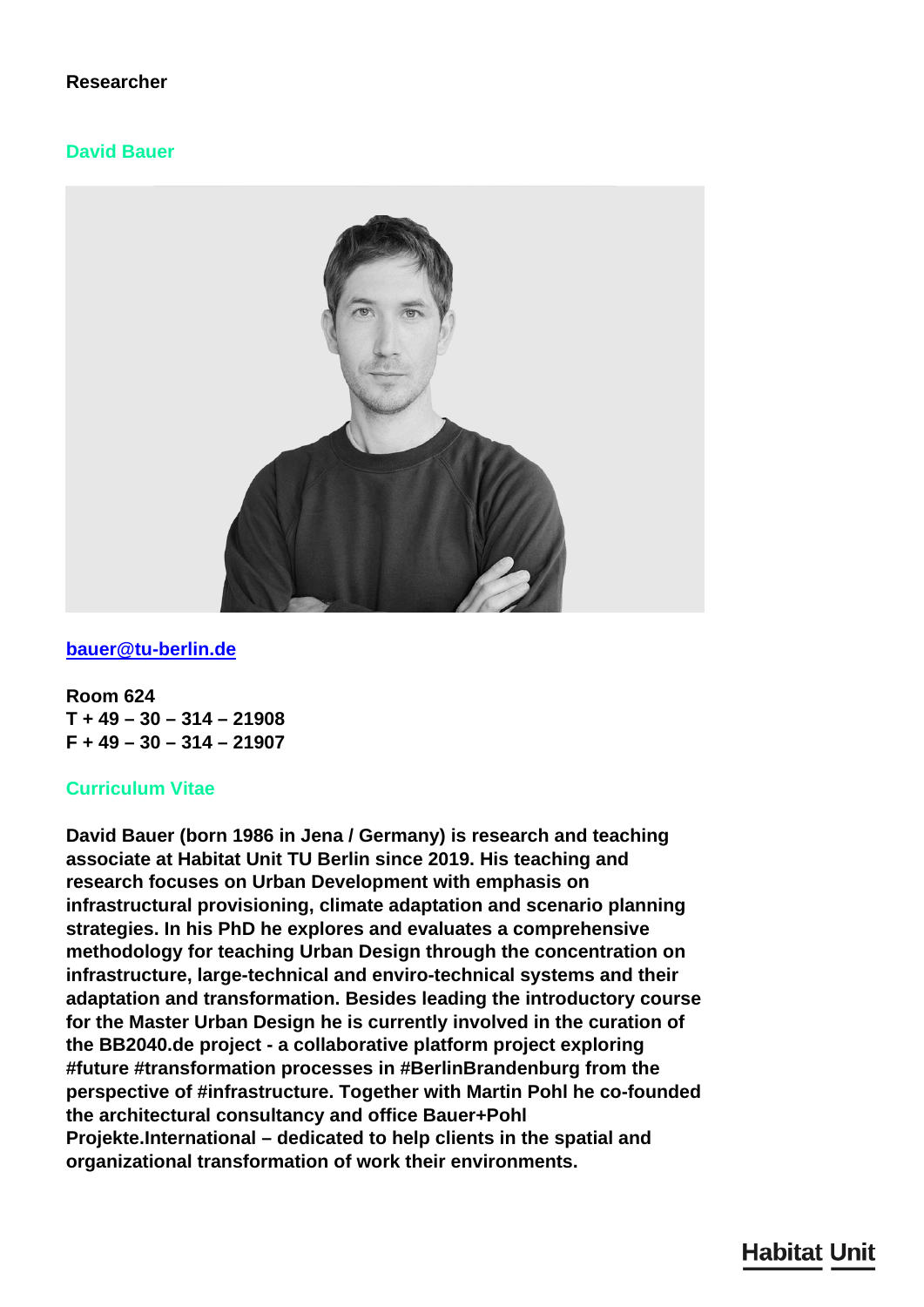# **Employment History**

#### **2019 - ongoing**

**Research & Teaching Associate at Habitat Unit (Prof. Dr. Philipp Misselwitz/on leave, Prof. Dr. Elke Beyer, Prof. Anke Hagemann)**

#### **2018 - 2019**

**Research & Teaching Associate at Chair for Urban Design (Prof. Jörg Stollmann)**

#### **2018**

**Visiting Lecturer: Waseda University Tokyo, Japan (Prof. Dr. Watanabe Taishi)**

#### **Teaching Activities**

**SS 2022 - Seminar: BB2040 Atlas – Mapping (Future) Infrastructure**

**WS 2021/22 Studio - Urban Design: Urban Energy Landscapes**

**SS 2021 Studio Master Architecture: BB2040 Transformation Laboratories (together with Urban Catalyst)**

**WS 2020/21 Studio - Urban Design: Berlin Brandenburg in touch (together with Chair for Urban Design) PIV: The Neue Fuggerei (together with Chair Prof. Jacob vanRijs)**

**2020**

**Urban Maestro Masterclass - New governance strategies for Urban Design - Lead Team 4: Room for the River (organized by Urban Maestro, UN-Habitat, UCLondon, Bouwmeesteremaîtredarchitecte Brussels)**

**SS 2020 Seminar: BB2040 – Mapping the Metropolis**

**WS 2019/2020 Studio - Urban Design: Berlin XX-XL (together with Chair for Urban Design)**

**SS 2019 Studio - Master Architecture: On Common Ground – Transformation of Cemeteries in Berlin (together with Natural Building Lab & Prinzessinnengärten) Seminar: The Atomic Projects – Worldwide Nuclear Urbanism in the**

**Habitat Unit**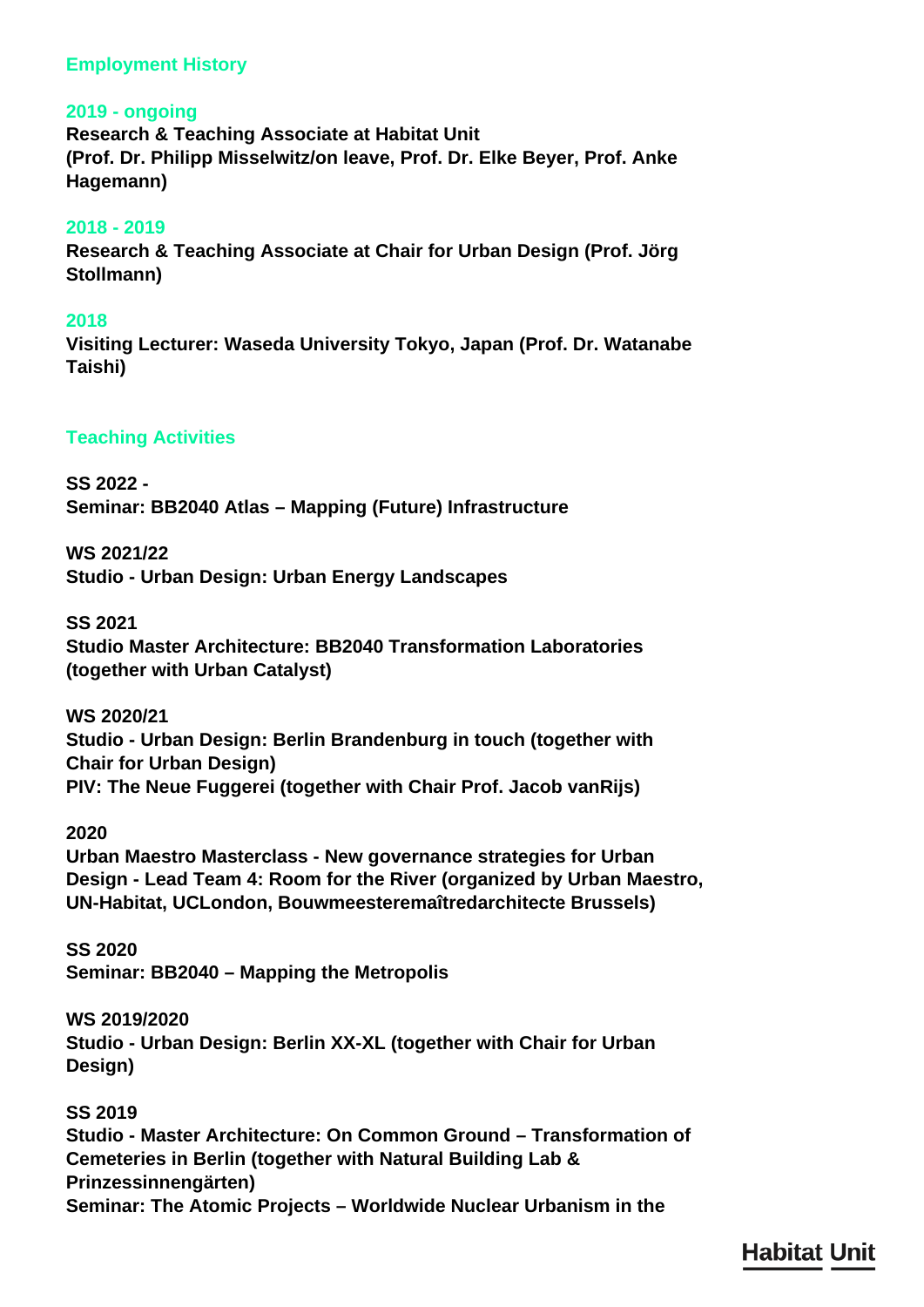# **Wake of 1945**

**2019 Summerschool: No-Image C (together with 51n4e; Grau; c/o now)**

**WS 2018/19 Studio - Urban Design: The Great Transformation (together with Chair for Urban Design)**

# **SS 2018**

**Studio: New Harajuku Train Hub – Waseda University Tokyo (together with Prof. Watanabe Taishi & Prof. Kego Kobayashi) Summerschool: No-Image A & B (together with Bruther, Amunt, Atelier Fanelsa, Peaks, FAKT)**

# **2017**

**Summerschool : "Infield-Studio Santiniketan" (in cooperation with University of Tokyo, Vadodara Design Academy and Visva Bharati, West-Bengal, India)**

# **Further Positions**

# **2020-**

**Chairman (Mittelbau) of the training commission Urban Design; TU-Berlin**

# **Publications**

#### **Books**

**(2023 – in preparation) Uranium Centered Urbanism (together with Katerina Maréckova and Ludwig Thanhäuser)**

**(2023 – in preperation) BB2040 – Roadmap to a better Region (AT)**

# **Magazine and Journals**

**(2010-14) Editor and Co-Founder of "Horizonte – Journal for Architectural Discourse" Volume 1-5; Weimar**

#### **Selected articles**

(2020) Arch+ 242 Berlin Praxis "Wachstum als Chance - Berlin **Siedlungsgeschichten" (Co-Author)**

**(2020) Arch+ 241 Berlin Theorie: "Die globale Fabrik, Räume der Logistik und die letzte Meile in Berlin-Brandenburg" (Co-Author)**

# **Habitat Unit**